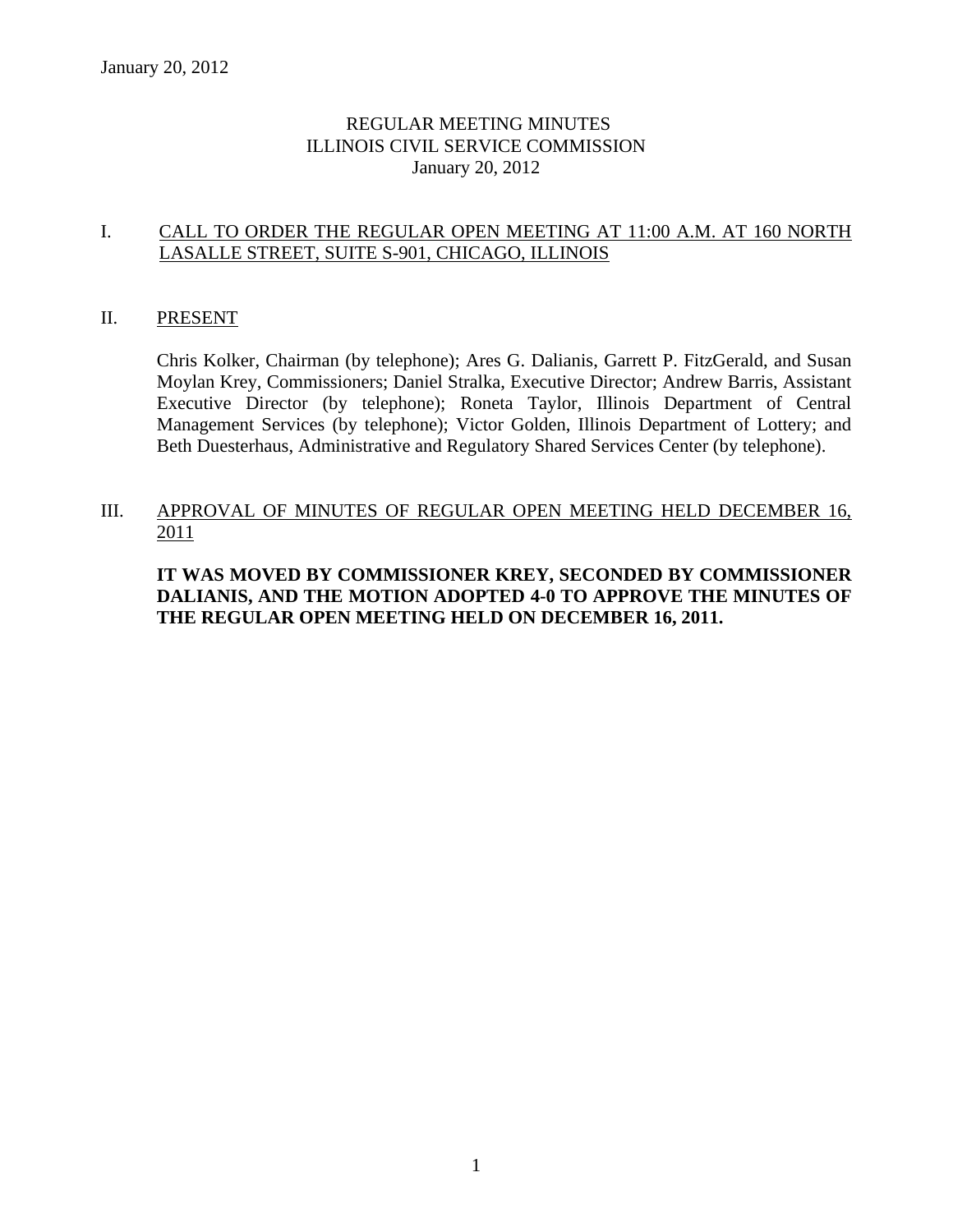#### IV. EXEMPTIONS UNDER SECTION 4d(3) OF THE PERSONNEL CODE

# A. Report on Exempt Positions from Illinois Dept. of Central Management Services

| <u>Agency</u> | Total<br>Employees | Number of Exempt<br>Positions |
|---------------|--------------------|-------------------------------|
|               |                    |                               |
|               |                    |                               |
|               |                    |                               |
|               |                    |                               |
|               |                    |                               |
|               |                    |                               |
|               |                    |                               |
|               |                    |                               |
|               |                    |                               |
|               |                    |                               |
|               |                    |                               |
|               |                    |                               |
|               |                    |                               |
|               |                    |                               |
|               |                    |                               |
|               |                    |                               |
|               |                    |                               |
|               |                    |                               |
|               |                    |                               |
|               |                    |                               |
|               |                    |                               |
|               |                    |                               |
|               |                    |                               |
|               |                    |                               |
|               |                    |                               |
|               |                    |                               |
|               |                    |                               |
|               |                    |                               |
|               |                    |                               |
|               |                    |                               |
|               |                    |                               |
|               |                    |                               |
|               |                    |                               |
|               |                    |                               |
|               |                    |                               |
|               |                    |                               |
|               |                    |                               |
|               |                    |                               |
|               |                    |                               |
|               |                    |                               |
|               |                    |                               |
|               |                    |                               |
|               |                    |                               |
|               |                    |                               |
|               |                    |                               |
|               |                    |                               |
|               |                    |                               |
|               |                    |                               |
|               |                    |                               |
|               |                    |                               |
|               |                    |                               |
|               |                    |                               |
|               |                    |                               |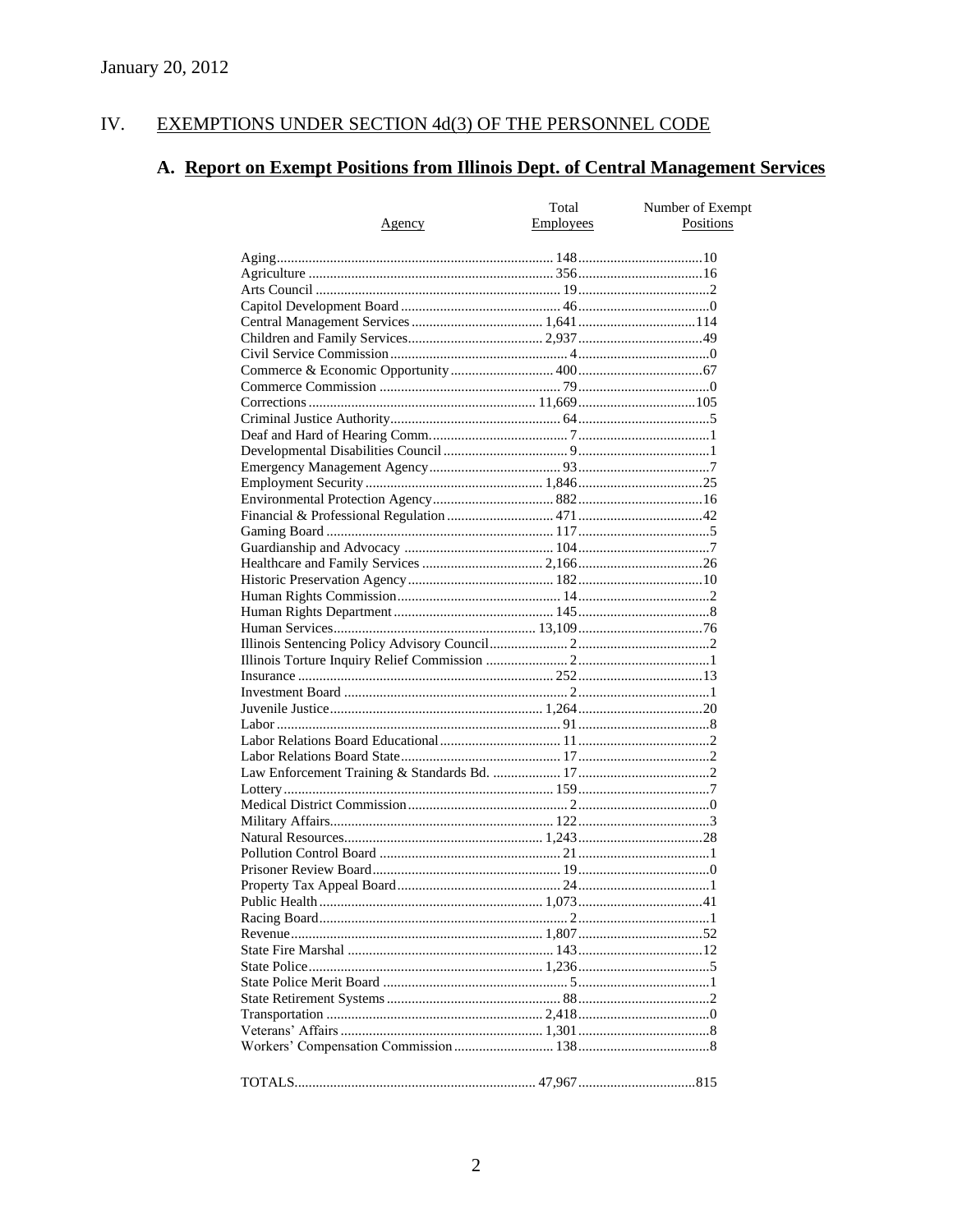#### **B. Governing Rule – Section 1.142 Jurisdiction B Exemptions**

- a) The Civil Service Commission shall exercise its judgment when determining whether a position qualifies for exemption from Jurisdiction B under Section 4d(3) of the Personnel Code. The Commission will consider any or all of the following factors inherent in the position and any other factors deemed relevant to the request for exemption:
	- 1) The amount and scope of principal policy making authority;
	- 2) The amount and scope of principal policy administering authority;
	- 3) The amount of independent authority to represent the agency, board or commission to individuals, legislators, organizations or other agencies relative to programmatic responsibilities;
	- 4) The capability to bind the agency, board or commission to a course of action;
	- 5) The nature of the program for which the position has principal policy responsibility;
	- 6) The placement of the position on the organizational chart of the agency, board or commission;
	- 7) The mission, size and geographical scope of the organizational entity or program within the agency, board or commission to which the position is allocated or detailed.
- b) The Commission may, upon its own action after 30 days notice to the Director of Central Management Services or upon the recommendation of the Director of the Department of Central Management Services, rescind the exemption of any position that no longer meets the requirements for exemption set forth in subsection (a). However, rescission of an exemption shall be approved after the Commission has determined that an adequate level of managerial control exists in exempt status that will insure responsive and accountable administrative control of the programs of the agency, board or commission.
- c) For all positions currently exempt by action of the Commission, the Director of Central Management Services shall inform the Commission promptly in writing of all changes in essential functions, reporting structure, working title, work location, position title, position number or specialized knowledge, skills, abilities, licensure or certification.
- d) Prior to granting an exemption from Jurisdiction B under Section 4d(3) of the Personnel Code, the Commission will notify the incumbent of the position, if any, of its proposed action. The incumbent may appear at the Commission meeting at which action is to be taken and present objections to the exemption request.

(Source: Amended at 34 Ill. Reg. 3485, effective March 3, 2010)

\* \* \*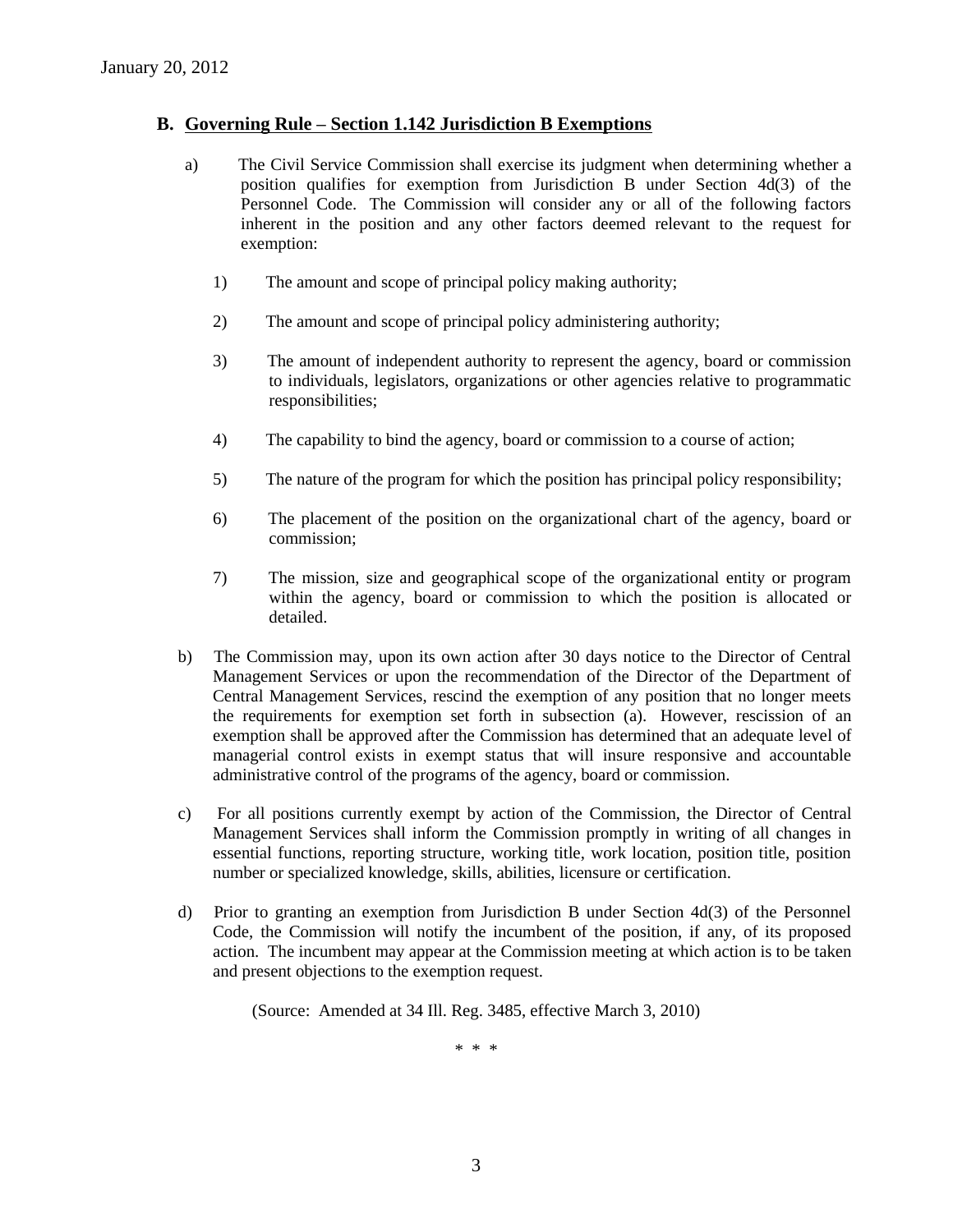# **C. Requests for 4d(3) Exemption**

Executive Director Daniel Stralka reported:

- $\bullet$ As to Item C, this request is for the Chief of Staff in the Department of Aging, a position that reports to the Director. The Department does not have any such position and the Commission has routinely approved for similar positions in other agencies in the past. For that reason, Staff recommended approval of this request.
- As to Item D, this request is for the Chief Financial Officer at the Department of the  $\bullet$ Lottery, a position that reports to the Superintendent. This position has principal policy responsibility for managing the receipt of lottery revenues and the payment of lottery prizes as well as other financial administration activities. These functions are not part of the private management agreement, which this position also has financial audit responsibilities for. For this reason, Staff recommended approval of this request. Staff noted for the agency that functions that have been contracted out to the private manager such as sales and marketing would likely be insufficient to support requests for principal policy exemption in the future.

# **IT WAS MOVED BY COMMISSIONER DALIANIS, SECONDED BY COMMISSIONER FITZGERALD, AND THE MOTION ADOPTED 4-0 TO GRANT THE REQUESTS FOR 4D(3) EXEMPTION FOR THE FOLLOWING POSITIONS:**

- **C: Chief of Staff (Department on Aging)**
- **D: Chief Financial Officer (Lottery)**

### **The following 4d(3) exemption requests were granted on January 20, 2012:**

### **C. Illinois Department on Aging**

| <b>Position Number</b>  | 40070-47-00-000-00-02               |
|-------------------------|-------------------------------------|
| <b>Position Title</b>   | Senior Public Service Administrator |
| Bureau/Division         | <b>Executive Office</b>             |
| <b>Functional Title</b> | Chief of Staff                      |
| Incumbent               | Vacant                              |
| Supervisor              | Director                            |
| Location                | <b>Sangamon County</b>              |

# **D. Illinois Department of Lottery**

| <b>Position Number</b>  | 40070-45-10-000-00-02               |  |
|-------------------------|-------------------------------------|--|
| <b>Position Title</b>   | Senior Public Service Administrator |  |
| Bureau/Division         | Finance                             |  |
| <b>Functional Title</b> | <b>Chief Financial Officer</b>      |  |
| Incumbent               | Vacant                              |  |
| Supervisor              | Superintendent                      |  |
| Location                | <b>Sangamon County</b>              |  |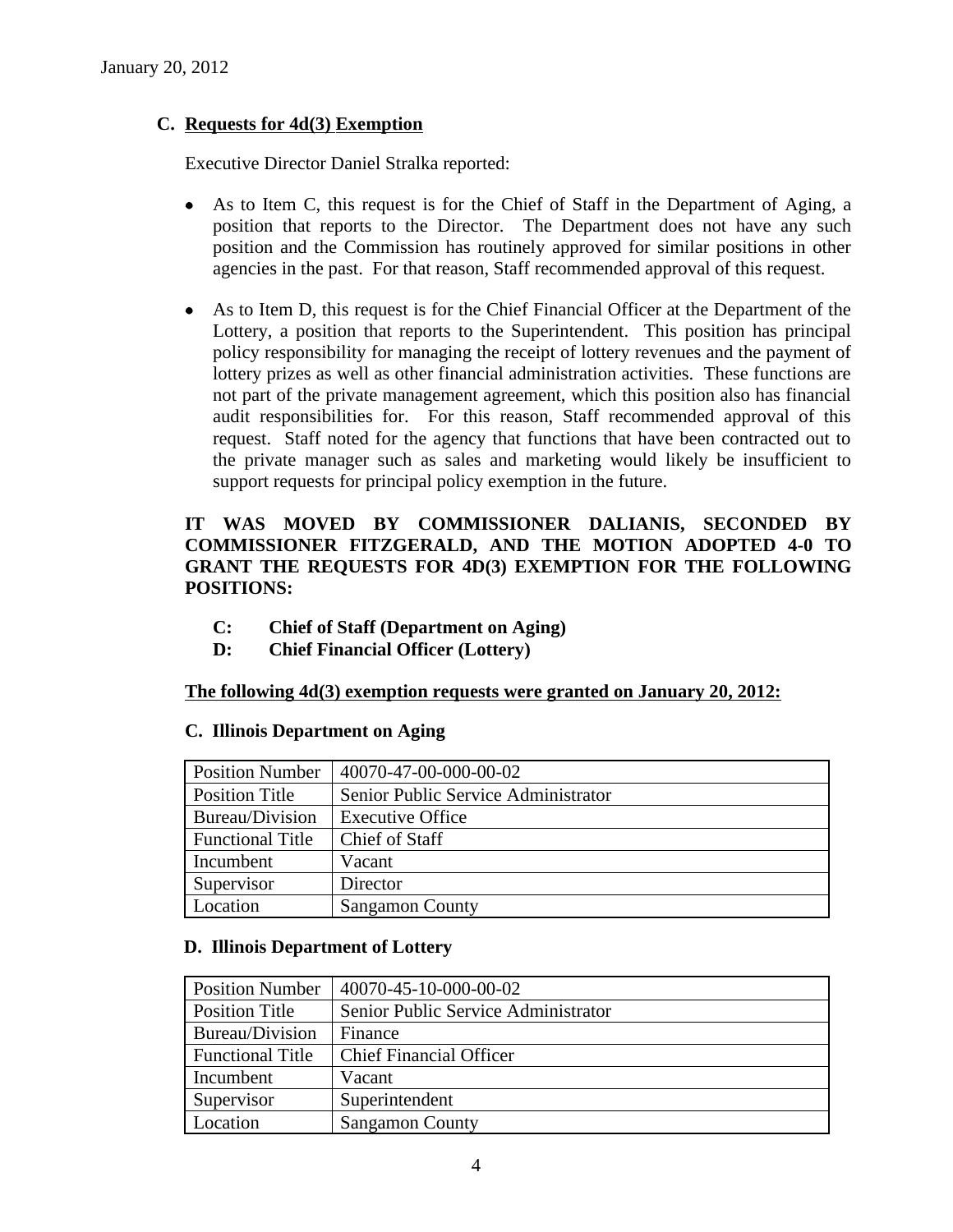## V. CLASS SPECIFICATIONS

• None submitted.

**IT WAS MOVED BY COMMISSIONER DALIANIS, SECONDED BY COMMISSIONER KREY, AND THE MOTION ADOPTED 4-0 TO DISAPPROVE ANY CLASS SPECIFICATIONS RECEIVED BY THE COMMISSION NOT CONTAINED IN THIS REPORT TO ALLOW ADEQUATE STUDY.** 

#### VI. MOTION TO CLOSE A PORTION OF THE MEETING

**IT WAS MOVED BY COMMISSIONER KREY, SECONDED BY COMMISSIONER FITZGERALD, AND BY ROLL CALL VOTE THE MOTION ADOPTED 4-0 TO CLOSE A PORTION OF THE MEETING PURSUANT TO SUBSECTIONS 2(c)(1), 2(c)(4), AND 2(c)(11) OF THE OPEN MEETINGS ACT.**

| <b>KOLKER</b>         | YES | <b>DALIANIS</b> | YES |
|-----------------------|-----|-----------------|-----|
| <b>FITZGERALD YES</b> |     | <b>KREY</b>     | YES |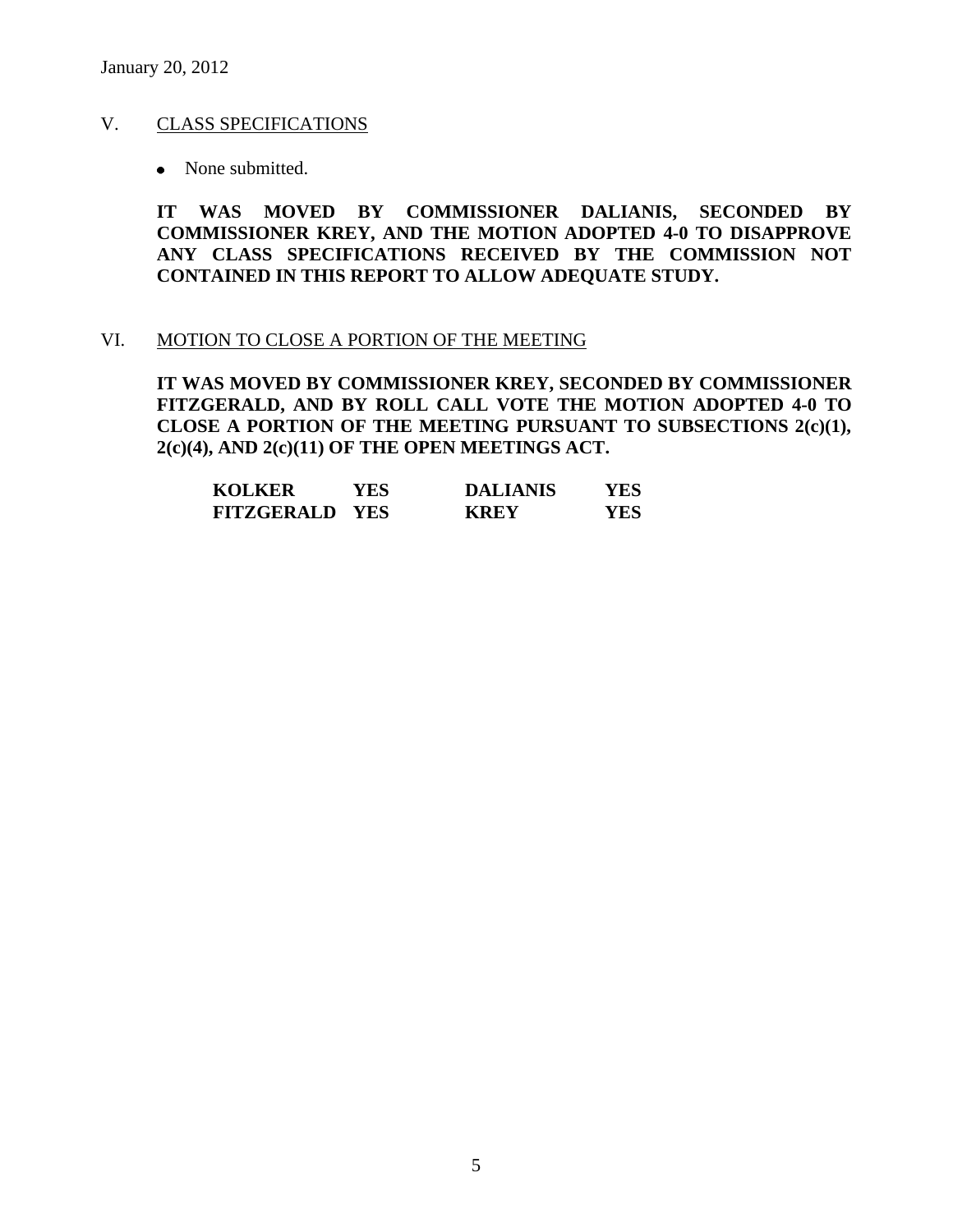#### VII. RECONVENE THE OPEN MEETING

Upon due and proper notice the regular open meeting of the Illinois Civil Service Commission was reconvened at 160 North LaSalle Street, Suite S-901, Chicago, Illinois at 11:28 a.m.

#### PRESENT

Chris Kolker, Chairman (by telephone); Ares G. Dalianis, Garrett P. FitzGerald, and Susan Moylan Krey, Commissioners; Daniel Stralka, Executive Director; and Andrew Barris, Assistant Executive Director (by telephone).

### VIII. NON-MERIT APPOINTMENT REPORT

The Personnel Code permits non-merit appointments for a limited period of time, i.e., emergency appointments shall not exceed 60 days and shall not be renewed, and positions shall not be filled on a temporary or provisional basis for more than six months out of any twelve-month period. Consecutive non-merit appointments are not violative of the Code; however, they do present a possible evasion of merit principles and should be monitored. Set forth below is the number of consecutive non-merit appointments made by each department. These statistics are from the Department of Central Management Services' Consecutive Non-Merit Report.

| Agency                                | 11/30/11 | 12/31/11     | 12/31/10 |
|---------------------------------------|----------|--------------|----------|
| Aging                                 |          |              |          |
| Agriculture                           | 3        |              |          |
| <b>Central Management Services</b>    |          |              |          |
| <b>Children and Family Services</b>   |          | $\mathbf{2}$ |          |
| Commerce and Economic Opportunity     |          |              |          |
| <b>Employment Security</b>            | 6        | 6            | 3        |
| <b>Healthcare and Family Services</b> | 6        | 5            |          |
| <b>Historic Preservation Agency</b>   |          |              |          |
| <b>Human Services</b>                 |          | 0            |          |
| <b>Natural Resources</b>              | 13       | 8            |          |
| <b>State Fire Marshal</b>             |          |              |          |
| Transportation                        |          |              |          |
| Veterans' Affairs                     |          |              |          |
| Workers' Compensation Commission      |          |              |          |
| Totals                                | 39       | 28           | 18       |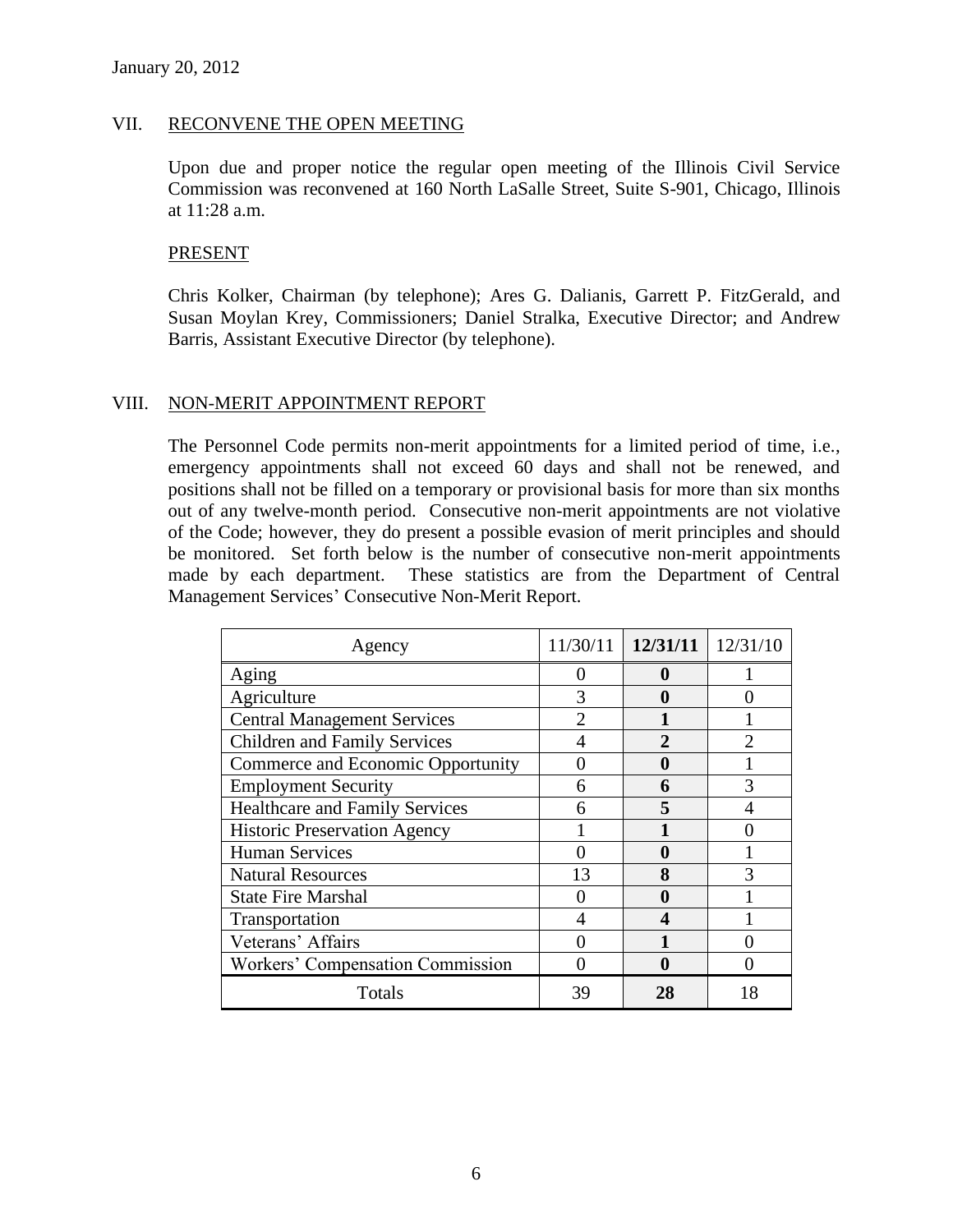#### IX. INTERLOCUTORY APPEALS

#### **DA-16-12**

| Employee | Soberekon Koko           | <b>Appeal Date</b>   | 09/14/11                          |
|----------|--------------------------|----------------------|-----------------------------------|
| Agency   | <b>Human Services</b>    | <b>Decision Date</b> | 01/09/12                          |
| Type     | Discharge                | ALJ                  | Daniel Stralka                    |
| Issue(s) | <b>Motion To Dismiss</b> | <b>Proposal for</b>  | Motion to Dismiss granted subject |
|          | filed for untimely       | Decision             | to approval of Commission; appeal |
|          | filing of appeal         |                      | was untimely filed.               |

**IT WAS MOVED BY COMMISSIONER DALIANIS, SECONDED BY COMMISSIONER KREY, AND BY ROLL CALL VOTE OF 4-0 THE MOTION ADOPTED TO AFFIRM AND ADOPT THE ADMINISTRATIVE LAW JUDGE'S PROPOSAL FOR DECISION THAT THE EMPLOYEE'S FAILURE TO FILE HIS APPEAL WITHIN 15 DAYS AFTER RECEIPT OF THE APPROVED CHARGES RESULTED IN THE COMMISSION HAVING NO JURISDICTION OVER THIS MATTER. THE DISMISSAL IS APPROVED.**

| <b>KOLKER</b>         | YES | <b>DALIANIS</b> | YES |
|-----------------------|-----|-----------------|-----|
| <b>FITZGERALD YES</b> |     | <b>KREY</b>     | YES |

#### **DA-25-12**

|          | Employee   Hilda Whittington     | <b>Appeal Date</b>   | 10/11/11                  |
|----------|----------------------------------|----------------------|---------------------------|
| Agency   | <b>Employment Services</b>       | <b>Decision Date</b> | 01/05/12                  |
| Type     | Discharge                        | ALJ                  | <b>Andrew Barris</b>      |
| Issue(s) | Motion To Dismiss filed for      | Proposal for         | Motion to Dismiss granted |
|          | no jurisdiction (employee not    | Decision             | subject to approval of    |
|          | subject to jurisdiction B of the |                      | Commission;               |
|          | Personnel Code)                  |                      | no jurisdiction.          |

**IT WAS MOVED BY COMMISSIONER DALIANIS, SECONDED BY COMMISSIONER FITZGERALD, AND BY ROLL CALL VOTE OF 4-0 THE MOTION ADOPTED TO AFFIRM AND ADOPT THE ADMINISTRATIVE LAW JUDGE'S PROPOSAL FOR DECISION THAT THE RESPONDENT'S POSITION WAS EXEMPT FROM JURISDICTION B UNDER SECTION 4D(3) OF THE PERSONNEL CODE AND THE COMMISSION HAS NO JURISDICTION OVER POSITIONS EXEMPT FROM JURISDICTION B OF THE PERSONNEL CODE. THE DISMISSAL IS APPROVED.**

| <b>KOLKER</b>         | YES. | <b>DALIANIS</b> | <b>YES</b> |
|-----------------------|------|-----------------|------------|
| <b>FITZGERALD YES</b> |      | <b>KREY</b>     | <b>YES</b> |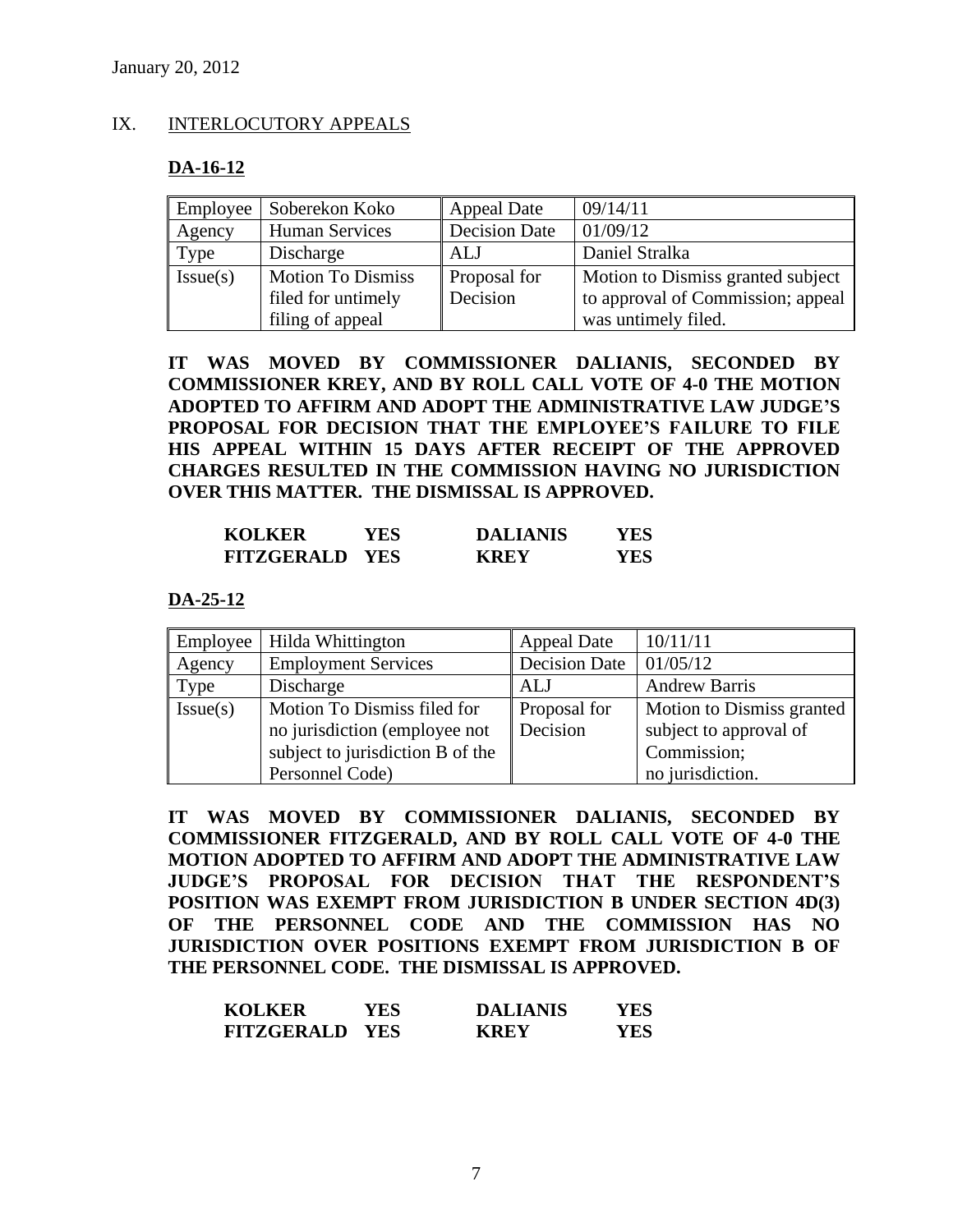# **S-34-12**

| Employee | Henry D. Ferris      | <b>Appeal Date</b>   | 12/07/11                         |
|----------|----------------------|----------------------|----------------------------------|
| Agency   | Juvenile Justice     | <b>Decision Date</b> | 01/05/12                         |
| Type     | Suspension           | ALJ                  | <b>Andrew Barris</b>             |
| Issue(s) | Failure to appear at | Proposal for         | Dismissed subject to approval of |
|          | scheduled hearing    | Decision             | Commission; default.             |

**IT WAS MOVED BY COMMISSIONER DALIANIS, SECONDED BY COMMISSIONER KREY, AND BY ROLL CALL VOTE OF 4-0 THE MOTION ADOPTED TO AFFIRM AND ADOPT THE ADMINISTRATIVE LAW JUDGE'S PROPOSAL FOR DECISION THAT THE EMPLOYEE'S FAILURE TO PARTICIPATE IN THE JANUARY 4, 2012 HEARING CONSTITUTES A DEFAULT, RESULTING IN THE DISMISSAL OF HIS APPEAL. THE DISMISSAL IS APPROVED.**

| <b>KOLKER</b>         | YES | <b>DALIANIS</b> | YES |
|-----------------------|-----|-----------------|-----|
| <b>FITZGERALD YES</b> |     | <b>KREY</b>     | YES |

### X. PUBLICLY ANNOUNCED DECISIONS RESULTING FROM APPEAL

# **DA-5-12**

| Employee  | Cynthia Traylor       | <b>Appeal Date</b>   | 07/22/11                          |
|-----------|-----------------------|----------------------|-----------------------------------|
| Agency    | <b>Human Services</b> | <b>Decision Date</b> | 12/23/11                          |
| Type      | Discharge             | ALJ                  | Daniel Stralka                    |
| Change(s) | Conduct               | Proposal for         | Charge is proven and warrants 60- |
|           | unbecoming            | Decision             | day suspension plus duration of   |
|           |                       |                      | her suspension pending discharge. |

**IT WAS MOVED BY COMMISSIONER DALIANIS, SECONDED BY COMMISSIONER KREY, AND BY ROLL CALL VOTE OF 4-0 THE MOTION ADOPTED TO MODIFY, AFFIRM, AND ADOPT THE ADMINISTRATIVE LAW JUDGE'S PROPOSAL FOR DECISION THAT THE WRITTEN CHARGE FOR DISCHARGE HAS BEEN PROVEN AND WARRANTS A 60-DAY SUSPENSION PLUS THE DURATION OF HER SUSPENSION PENDING DISCHARGE. THE COMMISSION FINDS THE FACTUAL CIRCUMSTANCES SURROUNDING THE DISCHARGE DO NOT RISE TO THE LEVEL WHICH SOUND PUBLIC OPINION RECOGNIZES AS GOOD CAUSE FOR THE EMPLOYEE TO NO LONGER HOLD THE POSITION. THE EMPLOYEE'S POSITIVE PERFORMANCE RECORD ALONG WITH THE CONDUCT OCCURRING OFF-DUTY SHOWS A MORE TENUOUS CONNECTION TO HER WORK RESPONSIBILITIES AND THESE SUPPORT A LESSER FORM OF DISCIPLINE THAN A 60-DAY SUSPENSION. THE PROVEN CHARGE**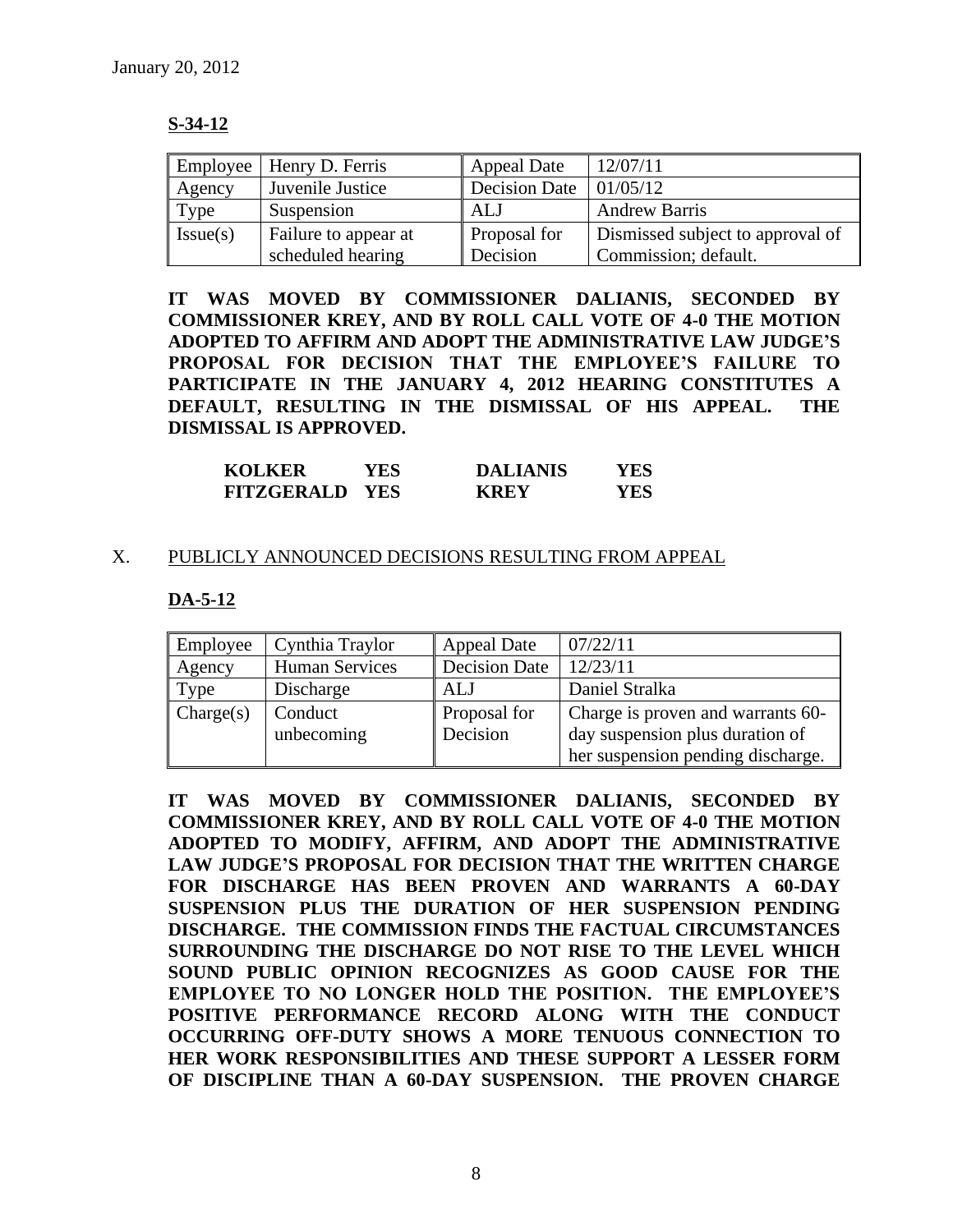# **WARRANTS THE SUSPENSION FOR A PERIOD OF 30 DAYS PLUS THE DURATION OF HER SUSPENSION PENDING DISCHARGE.**

| <b>KOLKER</b>         | YES. | <b>DALIANIS</b> | YES |
|-----------------------|------|-----------------|-----|
| <b>FITZGERALD YES</b> |      | <b>KREY</b>     | YES |

#### **DA-26-12**

| Employee  | Kristyne Santiago     | <b>Appeal Date</b> | 10/11/11                      |
|-----------|-----------------------|--------------------|-------------------------------|
| Agency    | <b>Human Services</b> | Decision Date      | 01/05/12                      |
| Type      | Discharge             | ALJ                | Daniel Stralka                |
| Change(s) | Abuse of time         | Proposal for       | Charge is proven and warrants |
|           |                       | Decision           | discharge.                    |

**IT WAS MOVED BY COMMISSIONER DALIANIS, SECONDED BY COMMISSIONER FITZGERALD, AND BY ROLL CALL VOTE OF 3-1 THE MOTION ADOPTED TO AFFIRM AND ADOPT THE ADMINISTRATIVE LAW JUDGE'S PROPOSAL FOR DECISION THAT THE WRITTEN CHARGE FOR DISCHARGE HAS BEEN PROVEN AND WARRANTS DISCHARGE FOR THE REASONS SET FORTH IN THE PROPOSAL FOR DECISION DATED JANUARY 5, 2012.**

| <b>KOLKER</b>         | <b>YES</b> | <b>DALIANIS</b> | YES |
|-----------------------|------------|-----------------|-----|
| <b>FITZGERALD YES</b> |            | <b>KREY</b>     | NO  |

### XI. APPEALS TERMINATED WITHOUT DECISION ON THE MERITS

### **DA-12-12**

| Employee  | Ryan D. McAllister    | <b>Appeal Date</b> | 08/23/11                         |
|-----------|-----------------------|--------------------|----------------------------------|
| Agency    | <b>Human Services</b> | Decision Date      | 12/13/11                         |
| Type      | Discharge             | ALJ                | Daniel Stralka                   |
| Change(s) | Tardiness             | Proposal for       | Dismissed subject to approval of |
|           |                       | Decision           | Commission; settled.             |

#### **DA-20-12**

| Employee  | Christopher R. Morris        | <b>Appeal Date</b>   | 09/19/11                |
|-----------|------------------------------|----------------------|-------------------------|
| Agency    | <b>Human Services</b>        | <b>Decision Date</b> | 12/15/11                |
| Type      | Discharge                    | ALJ                  | Daniel Stralka          |
| Change(s) | Neglect of service recipient | Proposal for         | Dismissed subject to    |
|           | and others                   | Decision             | approval of Commission; |
|           |                              |                      | dismissed by Agency.    |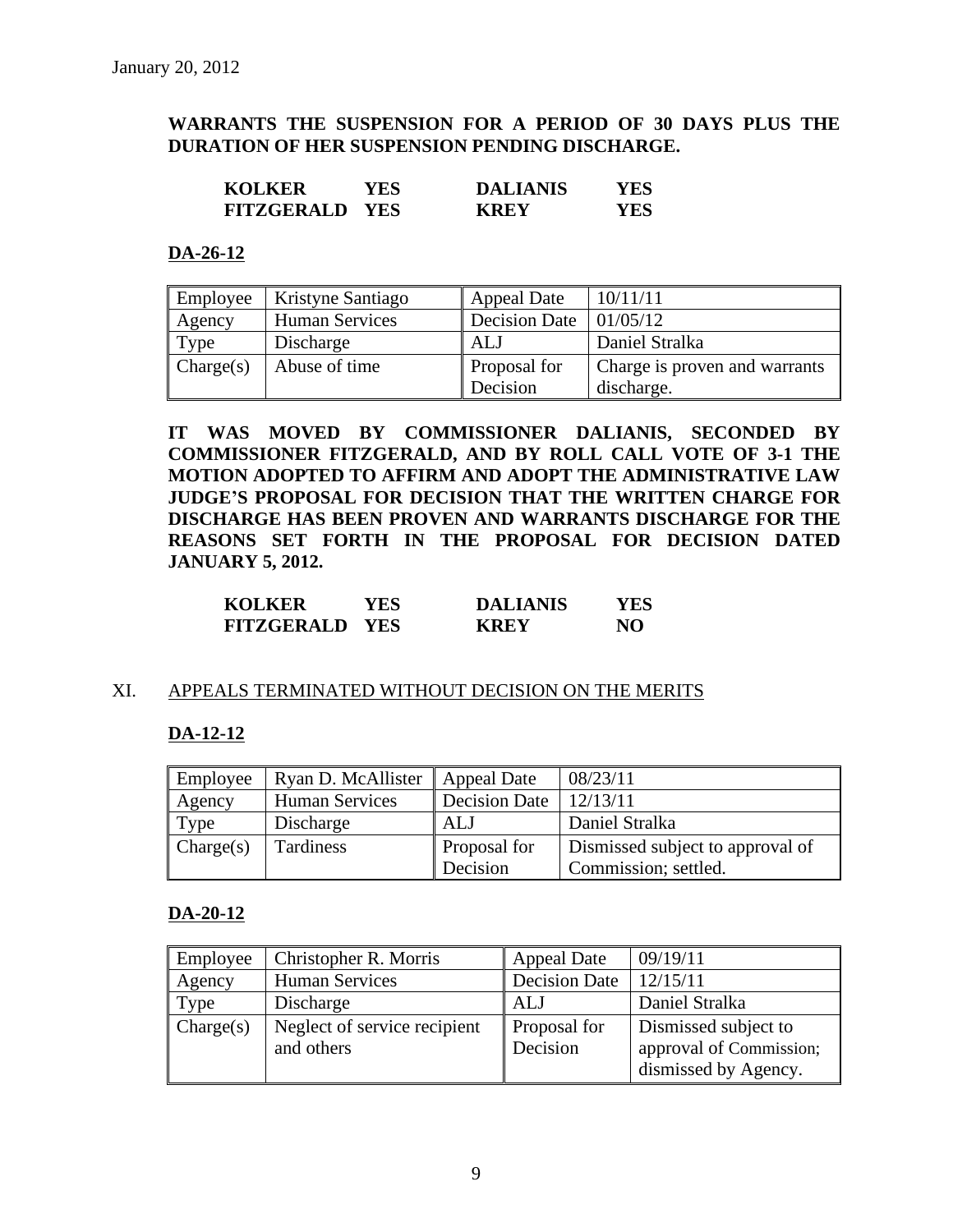# **DA-28-12**

| Employee  | Jason M. Pierson      | <b>Appeal Date</b>   | 10/14/11                      |
|-----------|-----------------------|----------------------|-------------------------------|
| Agency    | Human Services        | <b>Decision Date</b> | 12/27/11                      |
| Type      | Discharge             | ALJ                  | Daniel Stralka                |
| Change(s) | Unauthorized absences | <b>Proposal for</b>  | Dismissed subject to approval |
|           | and tardiness         | Decision             | of Commission; settled.       |

# **D-31-12**

| Employee | Bonnie Camacho        | Appeal Date   | 11/29/11                         |
|----------|-----------------------|---------------|----------------------------------|
| Agency   | <b>Human Services</b> | Decision Date | 12/22/11                         |
| Type     | Demotion              | ALJ           | Daniel Stralka                   |
| Issue(s) | Demotion              | Proposal for  | Dismissed subject to approval of |
|          |                       | Decision      | Commission; withdrawn.           |

# **DA-32-12**

| Employee  | Brian Johnson     | Appeal Date          | 11/29/11                         |
|-----------|-------------------|----------------------|----------------------------------|
| Agency    | Veterans' Affairs | <b>Decision Date</b> | 12/23/11                         |
| Type      | Discharge         | ALJ                  | <b>Andrew Barris</b>             |
| Change(s) | Unauthorized      | Proposal for         | Dismissed subject to approval of |
|           | absences          | Decision             | Commission; withdrawn.           |

**IT WAS MOVED BY COMMISSIONER FITZGERALD, SECONDED BY COMMISSIONER DALIANIS, AND BY ROLL CALL VOTE OF 4-0 THE MOTION ADOPTED TO AFFIRM AND ADOPT THE ADMINISTRATIVE LAW JUDGES' PROPOSALS FOR DECISION TO DISMISS THE MCALLISTER, MORRIS, PIERSON, CAMACHO, AND JOHNSON APPEALS FOR THE REASONS SET FORTH IN THE PROPOSALS FOR DECISION.**

| <b>KOLKER</b>         | YES | <b>DALIANIS</b> | YES |
|-----------------------|-----|-----------------|-----|
| <b>FITZGERALD YES</b> |     | <b>KREY</b>     | YES |

### XII. STAFF REPORT

Executive Director Daniel Stralka reported that:

- The Comptroller's Office has appropriated reallocated funds to the Commission which should be sufficient to provide for remaining anticipated expenditures in Fiscal Year 2012.
- There have been several recent communications and meetings with Central Management Services (CMS) over the status of the Commission's lease for its Springfield office which expires on June 30, 2012. Last month, CMS sent out a